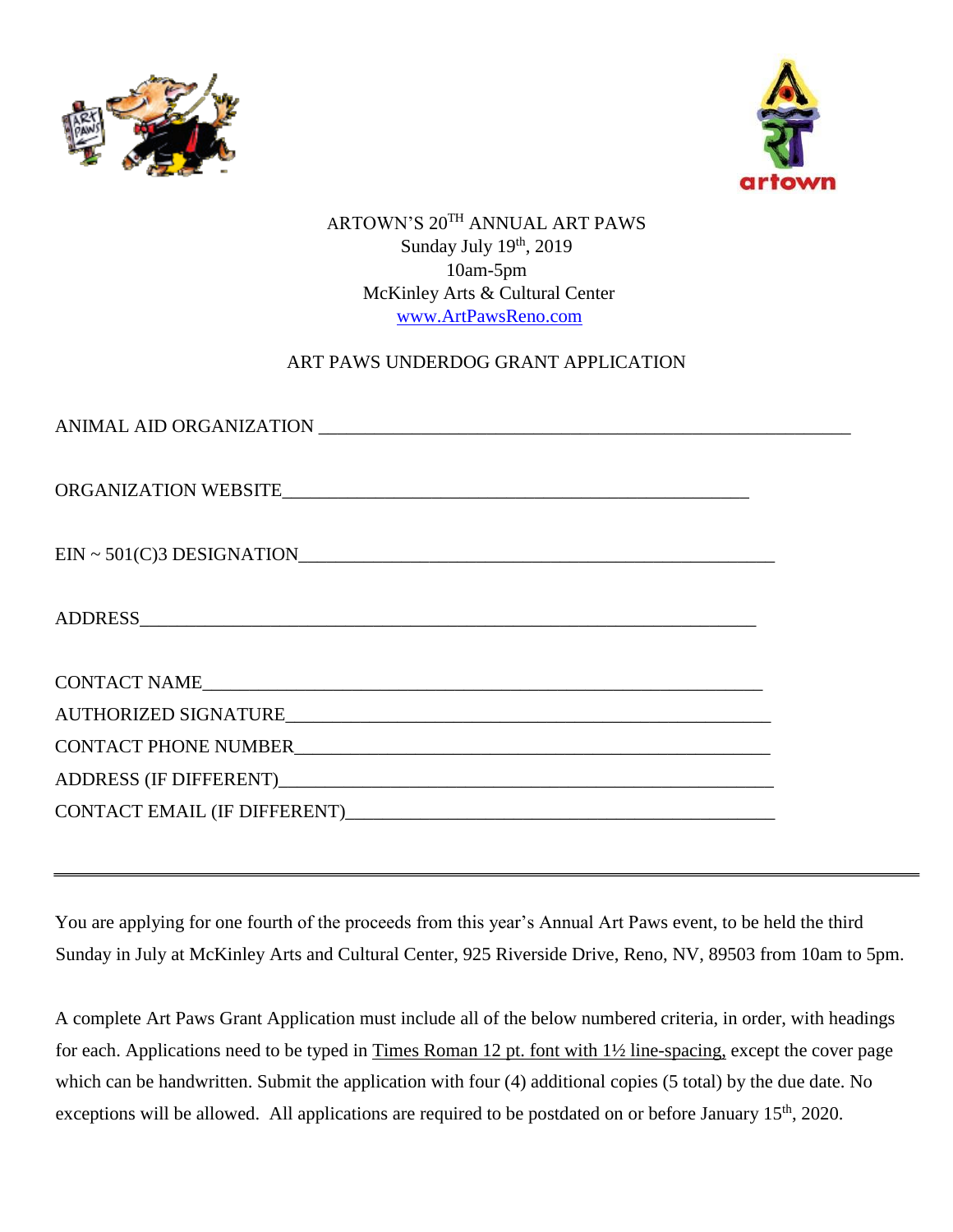The proceeds from Art Paws will be divided into four grants. One given to the Dog Park Coalition, one Art Grant, one Art Paws People's Choice Award, which is decided by the voting public at the actual Art Paws event and one Underdog Grant, of which you are applying.



## ART PAWS UNDERDOG GRANT CRITERIA

1. Mission Statement *(up to one paragraph)*

2. Financial Statement *(up to one-page explanation of last year's income & expenses that shows fiscal responsibility)*

3. Yearly Budget *(all expected income for this year & anticipated expenses including a breakdown and explanation of overhead expenses)*

4. Wish List *(up to a half-page of desired and feasible items, continuing education, or organization "expansions")*

5. Volunteer Involvement *(up to a half-page detailing numbers and hours of last year's volunteers, emphasis on increasing volunteer involvement this year)* 

6. Biggest Success Story *(up to a half-page explanation)*

7. Plan for Growth *(up to a half-page explanation defining how our grant would help)*

8. Non-profit designation letter

The Art Paws Underdog Grant will be awarded on the basis of need to one local animal aid organizations. The organization must have been in operation for a minimum of three years.

For the purposes of this grant, LOCAL is defined as a Nevada organization within 75 miles of Reno. Furthermore, for the purposes of this grant, ANIMAL AID is defined as "animal welfare" as the primary organizational focus.

If you are granted funds from this Art Paws Grant, we will include:

1. Event Participation:

One FREE booth vendor space at Artown's Annual Art Paws event to be held the third Sunday in July.

2. Cross Marketing:

Art Paws' press release and logo for event cross-marketing use in your organization's e-blasts, newsletters, website, blogs, and other social media outlets; Art Paws will reciprocate with you in all promotion materials, social media, and event day announcements.

Submit your typed original grant application along with 4 copies of your application by January 15th, 2020 to: